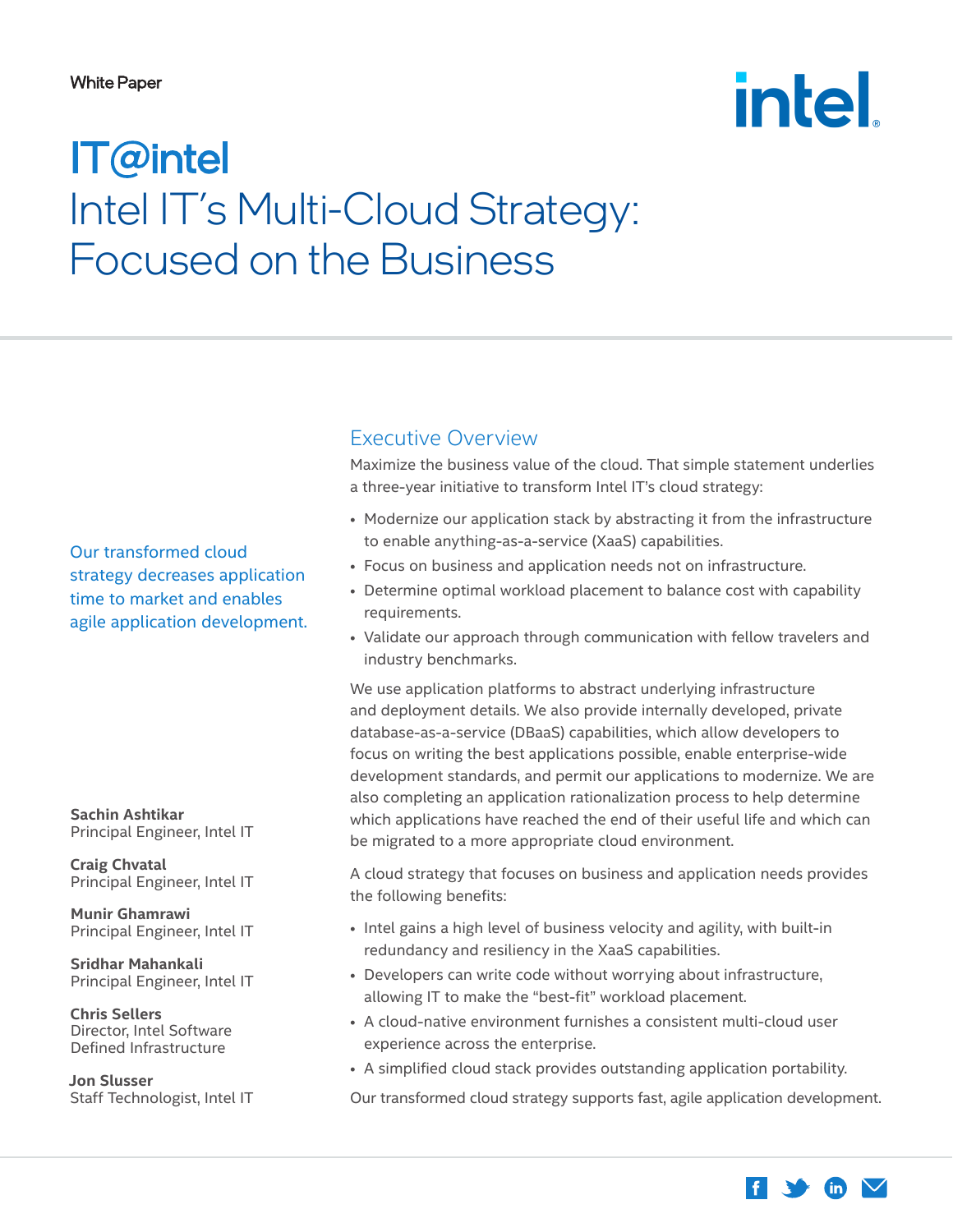#### Contents

- **1 [Executive Overview](#page-0-0)**
- **2 Background**
- **3 [Solution: Focus on the](#page-2-0)  [Application and Business Need,](#page-2-0)  [Not on the Infrastructure](#page-2-0)**
	- [Modernizing the Application Stack to](#page-3-0) [Abstract it from the Infrastructure](#page-3-0)
	- [Aligning Our Cloud Strategy with](#page-4-0) [Business Needs](#page-4-0)
	- [Determining Optimal Workload](#page-7-0) [Placement](#page-7-0)
	- [Validating Cloud Strategy through](#page-8-0) [Industry Benchmarking](#page-8-0)
	- [Solution Architecture](#page-8-0)

#### **10 [Results](#page-9-0)**

- **10 [Next Steps](#page-9-0)**
- **11 [Conclusion](#page-10-0)**

#### Contributor

**Glenn Rudolph** Managed Cloud Solutions Manager, Intel IT

#### Acronyms

|      | <b>CI/CD</b> continuous integration/<br>continuous delivery |
|------|-------------------------------------------------------------|
|      | <b>CaaS</b> container as a service                          |
|      | <b>DBaaS</b> database as a service                          |
| FaaS | function as a service                                       |
|      | <b>laaS</b> infrastructure as a service                     |
| PaaS | platform as a service                                       |
| SaaS | software as a service                                       |
| XaaS | anything as a service                                       |

## Background

Intel IT is no stranger to cloud computing. We began building our enterprise private cloud in 2010, recognizing the cloud's potential for increased agility and scalability, as well as for substantial cost savings. Over the last seven years, we have strategically used private and public cloud resources to offer choice and flexibility to Intel application owners and IT staff, helping them achieve high levels of performance, agility, scalability, and efficiency.

Our first enterprise private cloud efforts centered around offering infrastructure as a service (IaaS), which provided compute, storage, and network capabilities on demand. We then began offering platform-as-aservice (PaaS) and database-as-a-service (DBaaS) capabilities, which enable developers to run and manage applications and databases without having to build and maintain the physical or virtual infrastructure. In addition, when an application was non-differentiated for an Intel business process, we started taking advantage of software-as-a-service (SaaS) solutions provided by public service providers, for situations when commercial solutions are the best fit for the business process needs.

But as enterprise applications have evolved, we are adapting our cloud strategy to enable applications to take advantage of advances in cloud environments and cloud solutions. In particular, a focus on IaaS forces application developers to think about which compute, storage, and network resources are required to run the application, and comprehend maintenance of those infrastructure components for the application's lifecycle. This "infrastructure up" approach puts an added burden on application developers to consume and design around infrastructure components for scalability, flexibility, agility, and resiliency. We found we needed to shift our perspective of cloud to an "application down" approach—which demands an entirely different mindset. Instead of talking about compute or storage requirements, we need to think about developer and application needs; consider performance and availability requirements; align to business needs; and abstract the underlying infrastructure from the developers. We need a multi-cloud strategy that makes the application independent from the infrastructure. Such a strategy can decrease time to market and enable agile application development to allow application teams to perform continuous integration/continuous deployment (CI/CD).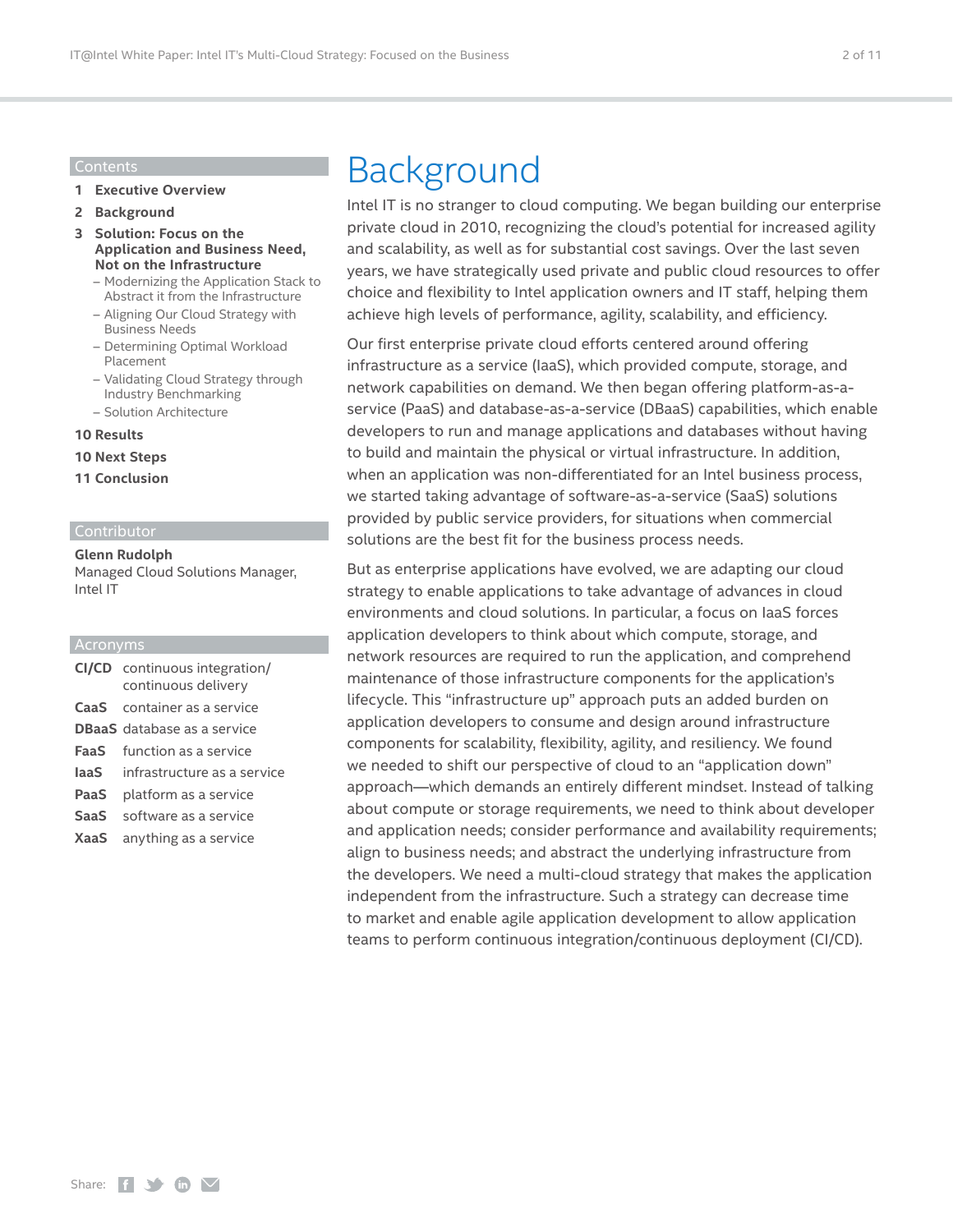## <span id="page-2-0"></span>Solution: Focus on the Application and Business Need, Not on the Infrastructure

The following key elements of our current cloud strategy help us maximize the value of the cloud:

- Modernize our application stack to abstract it from the infrastructure.
- Shift from an emphasis on infrastructure to an emphasis on business and application needs.
- Land each workload in the right place, based on application and business needs.
- Communicate with fellow travelers to validate our approach.

Together, these stratagems will help us implement a more robust architectural anything-as-a-service (XaaS) platform, complemented by choosing best-place cloud solutions that support that platform. In doing so, we will be able to embrace the use of multiple cloud environments, simplify our cloud stack, encourage cloud-native application development, and increase business velocity and agility (see Figure 1).

## Cloud Architecture — Before and After



**Traditional** Focused on Infrastructure

- � Limited business velocity and agility
- Developers have to design around and manage infrastructure
- Workload placement not necessarily aligned with business needs
- � Uncoordinated public cloud usage
- � Poor application portability



**Cloud Management Platform** Focused on Application and Business Needs

- � High level of business velocity and agility
- � Developers just write code, without worrying about infrastructure
- � Best-fit workload placement
- � Enterprise-wide, multi-cloud, cloud-native environment with a consistent user interface
- � Simplified cloud stack with outstanding application portability

Figure 1. We are transitioning away from an infrastructure-focused cloud strategy to one that focuses more on applications and business needs, using an application platform to increase business velocity and agility.

## Semantics of Cloud **Computing**

The **private cloud** is defined as computing services offered internally to a company on infrastructure and capabilities owned and run by the company (aka not commercially available).

The **public cloud** is defined as commercially available computing services offered by third-party providers.

**Multi-cloud** is the combination of the best-of-breed solutions and services from different cloud providers, including private cloud, to create the most suitable solution for a business. By providing interoperability and portability, multi-cloud gives organizations more flexibility with their cloud solution over different pricepoints, services offerings, capabilities, and geographical locations. A multicloud strategy can employ public, private, and/or hybrid cloud solutions, depending on the needs of individual companies. Done correctly, multicloud creates consistency across the company, independent of the services being consumed.

A **hybrid cloud** is a computing environment that combines public cloud and private cloud environments by allowing data and applications to be shared between them, enabling organizations to seamlessly scale on-premises infrastructure to offpremises infrastructure. Hybrid cloud is a subset of multi-cloud.

Share:  $f \rightarrow \mathbf{in}$   $\mathbf{\nabla}$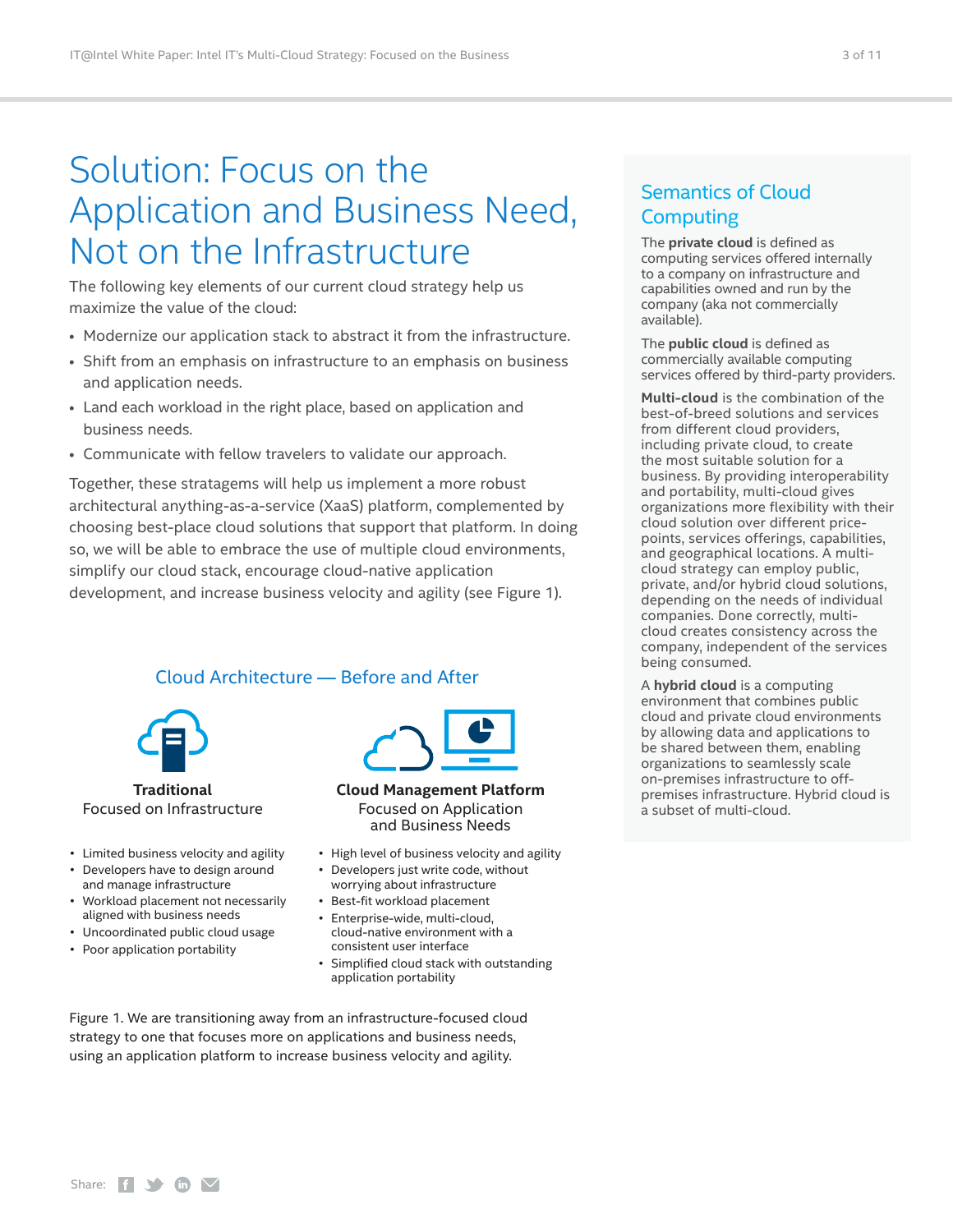## <span id="page-3-0"></span>Modernizing the Application Stack to Abstract it from the Infrastructure

As shown in Figure 2, legacy applications—those that run on dedicated physical infrastructure, as well as those that are tightly coupled with their associated virtual compute, storage, and network resources—require developers to manage many infrastructure details. But as development standards become more mature, applications move up the XaaS stack, from IaaS to PaaS to SaaS, and then to container as a service (CaaS) and function as a service (FaaS). At each step, developers are responsible for fewer infrastructure details and can concentrate simply on writing the best code possible.

We are using application platforms to help modernize our application stack. Going beyond IaaS, an application platform is a cloud service that makes it easy to deploy and manage Web and mobile applications built using popular languages like Java\*, Node.js\*, Python\*, HTML, ASP.NET\* and others. Using a Web portal or an integrated development environment (IDE), developers upload an application to the platform, which automatically handles the details like capacity provisioning, load balancing, easy deployment to multiple cloud locations, and application health monitoring. The application platform provides developers with great flexibility as well as CI/CD and DevOps capabilities. As a result, application development is simplified and accelerated. Today, Intel IT's private cloud application platform hosts about 350 applications and 3,500 application instances. Our goal is to eventually have all enterprise applications hosted through application platforms.



### Modernizing the Application Stack

Figure 2. Moving an application up the anything-as-a-service stack abstracts the application from the infrastructure and lets developers concentrate on writing code.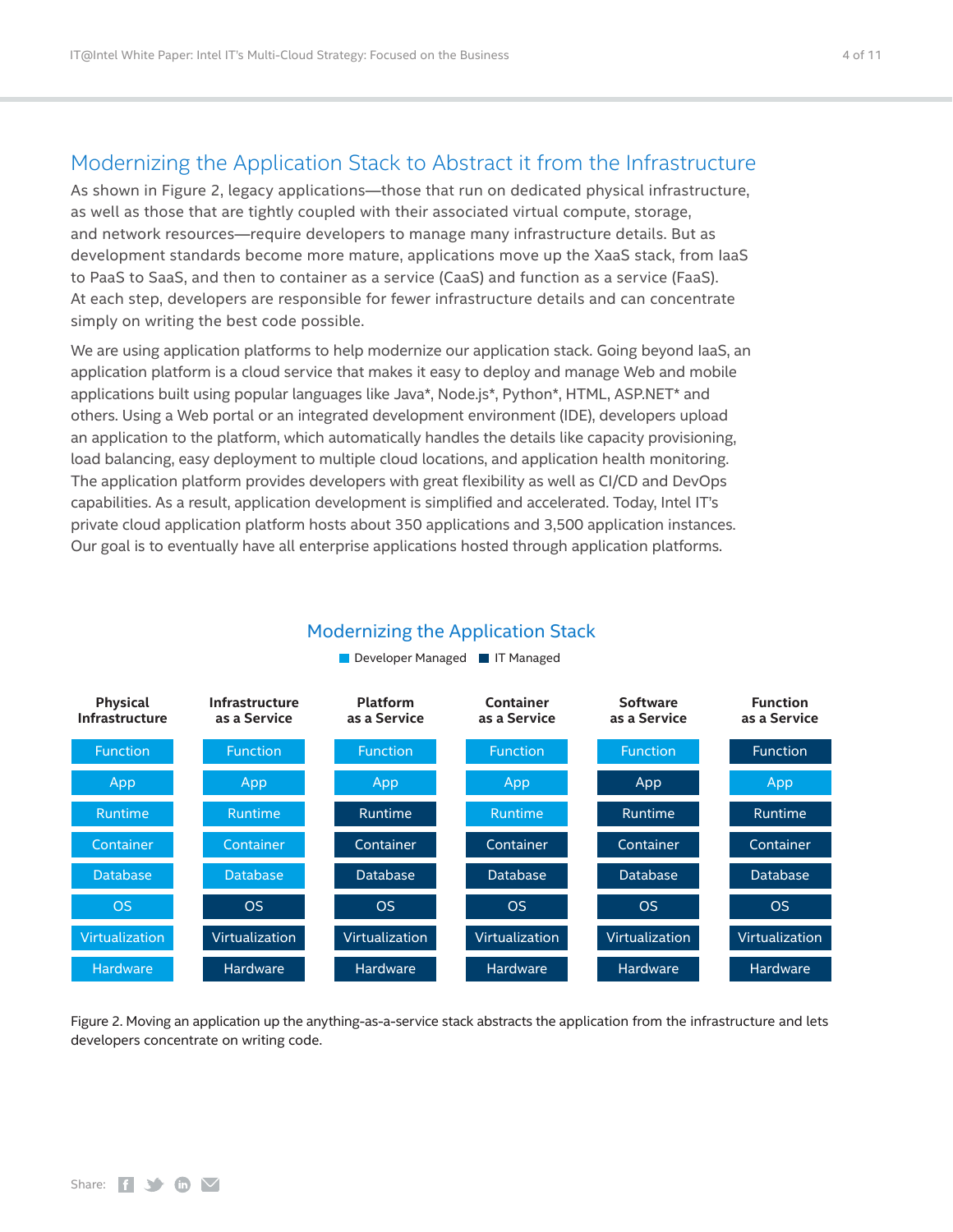<span id="page-4-0"></span>Intel IT Private DBaaS



As part of our application platform suite, we also offer internally developed database-as-a-service (DBaaS) capabilities, which speed development and provide increased redundancy and resiliency through database abstraction. Developers no longer have to request infrastructure, build the database, and manage it—today they can quickly deploy a new database with a few mouse clicks. Further, developers are free from the burden of typical database administration tasks—IT maintains these tasks at a platform level. Resiliency features such as high availability and disaster recovery are also handled through DBaaS, which automates most of the administration infrastructure tasks to reduce overhead and bring consistency to the environment. Our private DBaaS supports numerous open source and commercial database products, and currently hosts over 900 applications and nearly 3,800 database instances. The databases supported as part of our DBaaS platform continue to evolve based on the demand from our application developers and use cases.

Application platforms and DBaaS are enabling us to move toward a multicloud environment where the user experience is consistent and our services look and act the same regardless of where they are actually hosted.

## Aligning Our Cloud Strategy with Business Needs

We see the business value of the cloud reflected in the resiliency of our applications, which is a direct result of abstracting applications from the infrastructure. By encouraging the development of cloud-native applications, we can increase uptime and enhance disaster recovery capabilities. We can also better meet security needs, such as the ability to patch an application to address a vulnerability without having to worry about downtime or a system reboot.

To reach optimal return on investment, we also consider the cost of an application from an application-down perspective (as opposed to an infrastructure-up perspective). By balancing the cost of an application with the required capabilities, we can verify that an application is providing maximum value to the business. If we determine that an application is not providing maximum value, we can remove it from the application portfolio, or refactor it into a lower-cost capability tier elsewhere in the cloud.

As described in the following sections, this approach accommodates all lines of business, includes boosting necessary skills for both Intel IT staff and application developers, and is guided by a three-year roadmap.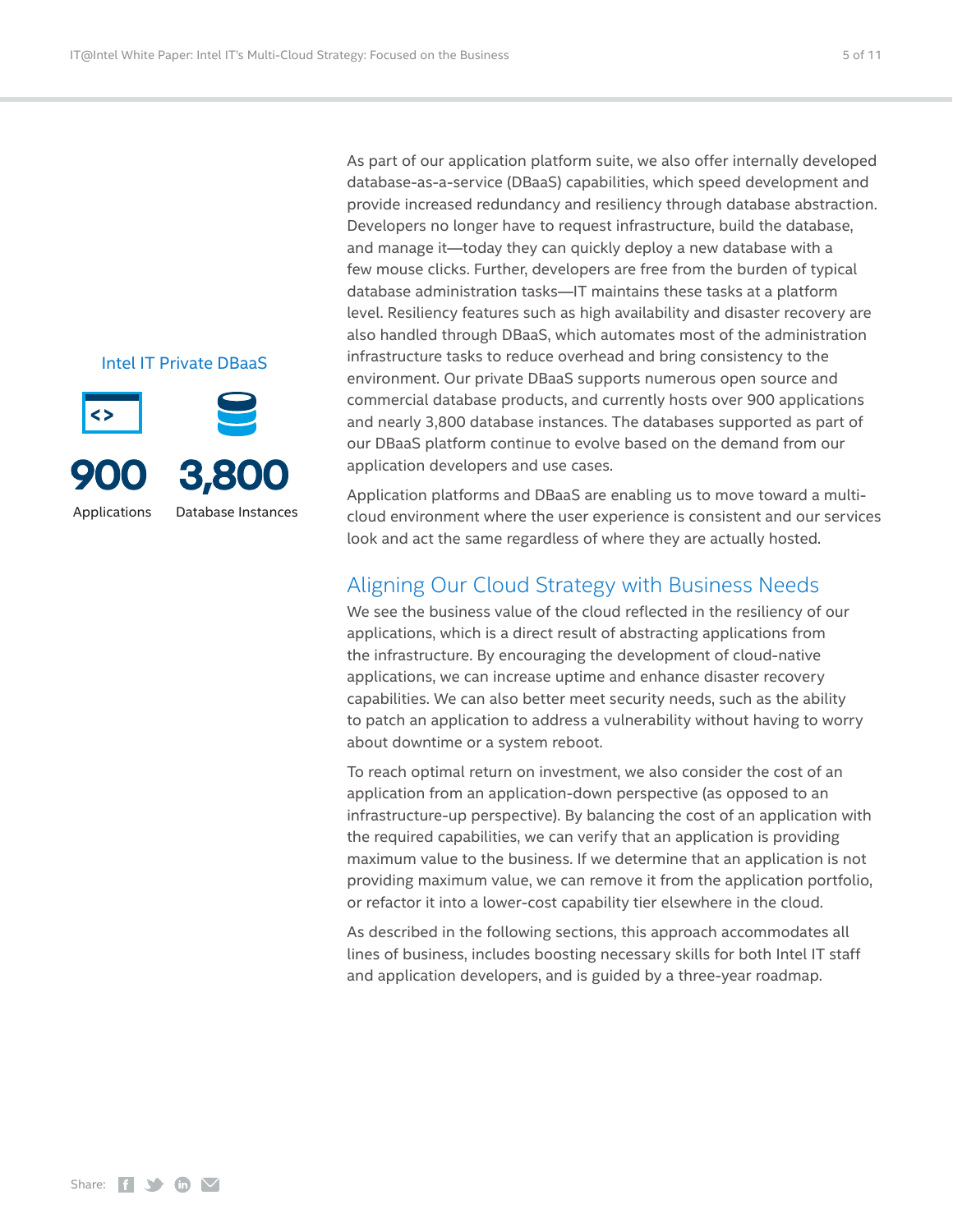#### 2,00 enterprise applications

are currently in use at Intel, and they include:

- � Legacy applications with dedicated infrastructure resources
- � Applications utilizing virtualized infrastructure
- � Cloud-native applications

### **Accommodating All Lines of Business with a Single Cloud Strategy**

Intel IT serves all of Intel's operational domains: manufacturing, product development, office and enterprise, and product delivery and services. Therefore, our cloud strategy must encompass the business needs of each of these domains (see Figure 3).

Our cloud offerings must provide a reliable method to serve traditional enterprise applications within Intel's application inventory while delivering reliable, scalable, and automated services to enable and encourage cloudnative applications. Regardless of operational domain, we have defined strategic factors for each layer shown in Figure 3:

- **Governance.** Ideally, cloud decisions are tightly controlled and coordinated jointly between IT and the business/application owner, with self-governance capabilities.
- **Application type.** Because there are nearly 2,000 enterprise applications currently in use at Intel, we must accommodate legacy applications with dedicated infrastructure resources, applications that take advantage of virtualized infrastructure, and cloud-native applications.
- **PaaS.** Similarly, many applications are not hosted on any platform, while others can be included in generalized application groupings; modern cloud-native applications can be hosted on defined applicationdevelopment platforms.
- **IaaS.** At the lowest level, all of the above factors determine whether dedicated on-premises resources are needed (that is, an application is not cloud-compatible); if an application can be hosted in a private cloud or public cloud; and if dedicated co-location is necessary.

## Aligning Our Cloud Strategy with Business Needs Provides Optimized Business Value



Figure 3. Our cloud strategy spans all lines of business and addresses compliance, security, and data governance requirements. Application type and platform-as-a-service (PaaS) and infrastructure-as-a-service (IaaS) needs are also considered.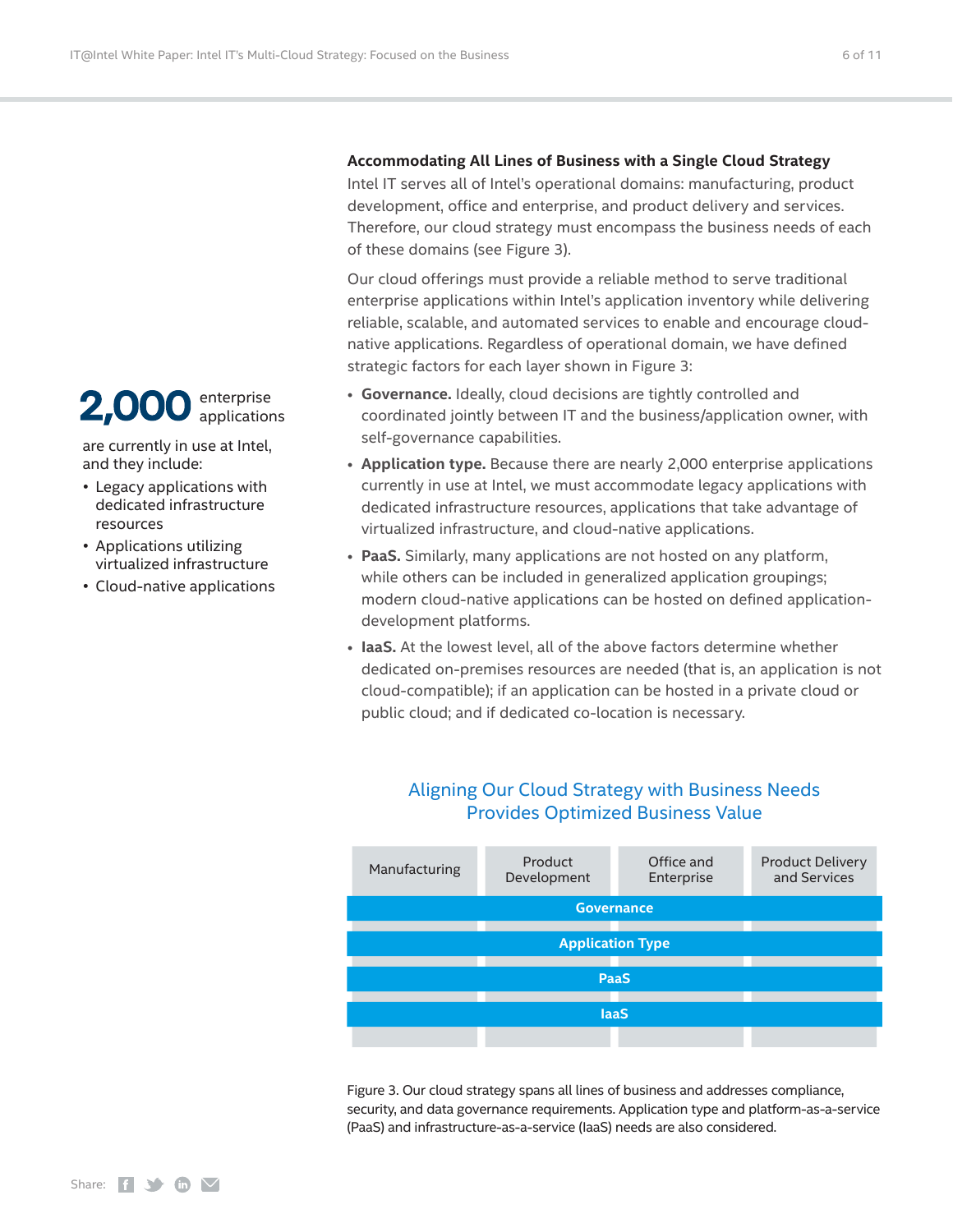#### **Critical Skills**

In addition to the technical side of our cloud strategy, we are working to increase the skill levels of our IT staff in the following critical areas to better serve our customers across all lines of business:

- Cloud security, including public, private, and hybrid security as well as controls and compliance
- Software-defined infrastructure, which includes expertise with proprietary and open source solutions, integration, and orchestration of all resources including network, storage, compute, hypervisor, and container
- Public cloud services brokerage, including design, integration, and support
- Software development using modern application development languages, cloud-native application development techniques, and CI/CD development methodologies and tools
- Big data skills, such as proficiency with in-memory databases and advanced analytics

We also reach out to application developers in the business units to educate them about modern cloud application development techniques (such as stateless applications and use of containerization technology).

#### **Three-year Roadmap**

The transformation of our cloud strategy will not happen overnight. We have defined a threeyear roadmap (see Figure 4) that will provide increasing business value as our strategy matures.

We are currently in Phase 1, where we are rationalizing the approximately 2,000 applications in use within Intel IT. As part of the application rationalization process, we ask two questions:

- Is it producing business value or has it reached the end of its usefulness?
- Is an application making best use of the resources assigned to it from a business-value perspective?

Because every application has different requirements regarding security, performance, governance, and so on, there is no one single answer—as is often the case in IT, one size does not fit all.

## Three-Year Roadmap for Cloud Strategy Transformation

#### **Phase 1**

#### **Rationalize and Plan**

- � Define, Fund, and Enable
- � End-of-Life and Rehost

#### **Phase 2 Modernize IT**

- � Deliver Cloud-Native, Mobilized Apps
- � Replatform and Repurchase

#### **Phase 3 Modernize Intel**

- Provider of Choice and Showcase
- � 100% Right Place, 100% Right Device



Figure 4. A three-year cloud strategy transformation roadmap will help us continue to align our cloud strategy with business needs and maximize the value of the cloud.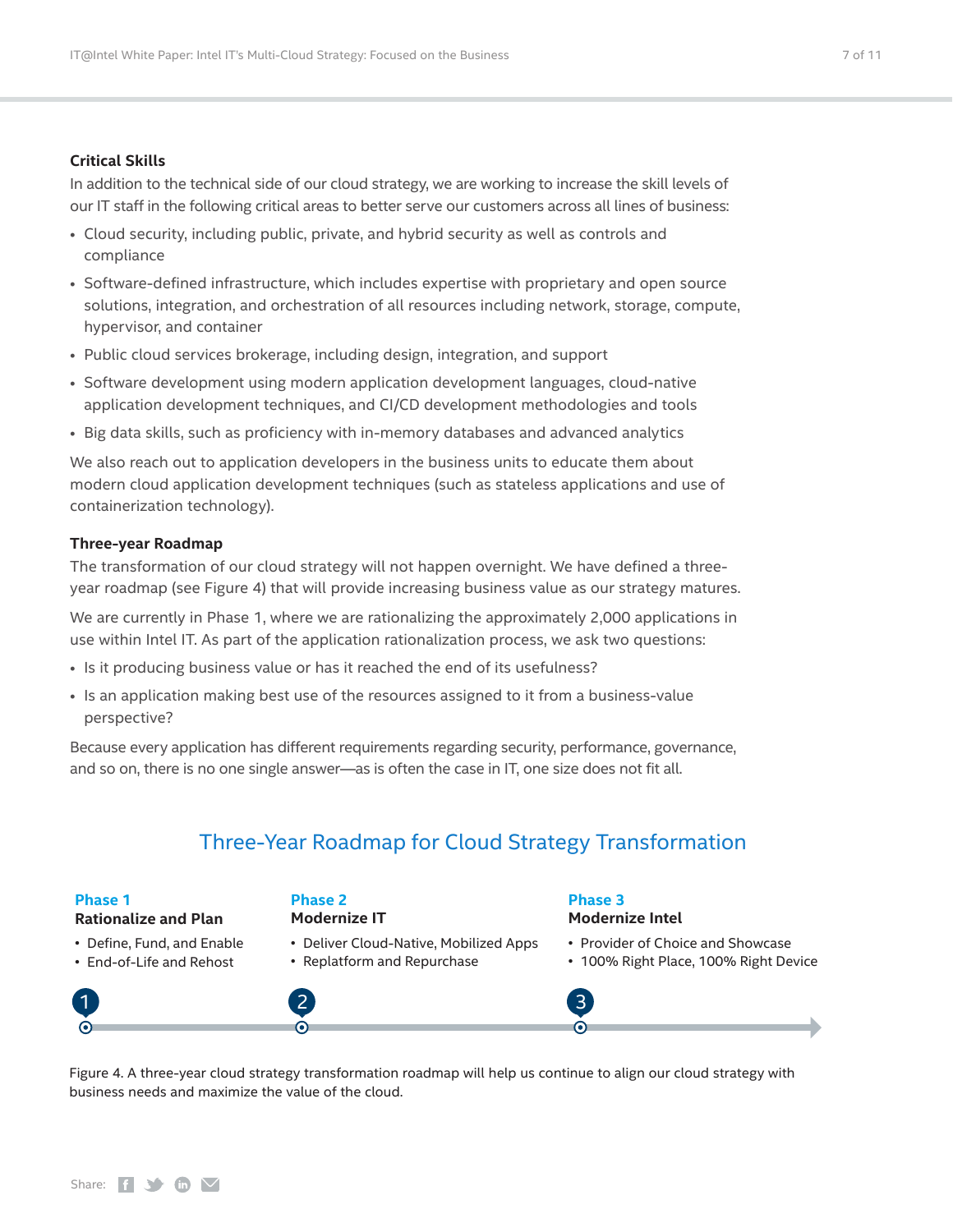<span id="page-7-0"></span>Figure 5 illustrates our application rationalization process, which uses the same criteria and decision tree across all four operational domains. First, we determine if an application is at end-of-life—we have found that a significant number (approximately 30 percent) of existing enterprise applications fall into this category. If an application passes that litmus test, we determine if the application is non-differentiating from an Intel business perspective; if so, we will migrate that application to a public cloud SaaS model. For applications that are strategic, we will re-architect them to take advantage of PaaS capabilities. Other applications that are constrained by return on investment issues can remain as they are, or possibly move toward PaaS. And we understand that, in certain cases, some applications are not compatible with a cloud environment and will remain as they are. We maintain a scorecard, which tracks in real time how many applications are hosted in the right place compared to how many applications remain to be rationalized and may not be hosted optimally.

As we move into Phase 2 of our cloud strategy transformation, and eventually to Phase 3, our goal is to be completely aligned with business needs using cloud-native applications that are hosted in the optimal environment to provide the greatest business value. Applications will be portable, either manually or using automation, between private and public infrastructures without direct involvement from the developer. Reliability and resiliency will be defined by application tiering and service-level agreements.

## Determining Optimal Workload Placement

With a cloud-mature application stack that is abstracted from the infrastructure and that has the ability to systematically identify whether an application is providing business value, we will be well-positioned to take advantage of a multi-cloud environment. We anticipate that we will use our private enterprise cloud for some applications, such as those with strict security requirements or those that are used only internally. We will engage with different public service providers according to the provider's strengths and the application's needs. For example, one provider may have excellent identity management and security features, while another may excel at offering FaaS and CaaS capabilities. As cloud providers innovate, we have the option of moving applications from our private cloud to a public cloud, or from one public provider to another, if doing so better meets our business needs.



#### Application Migration Rationalization Process

Figure 5. We use a standard application rationalization process to guide our application migration decisions.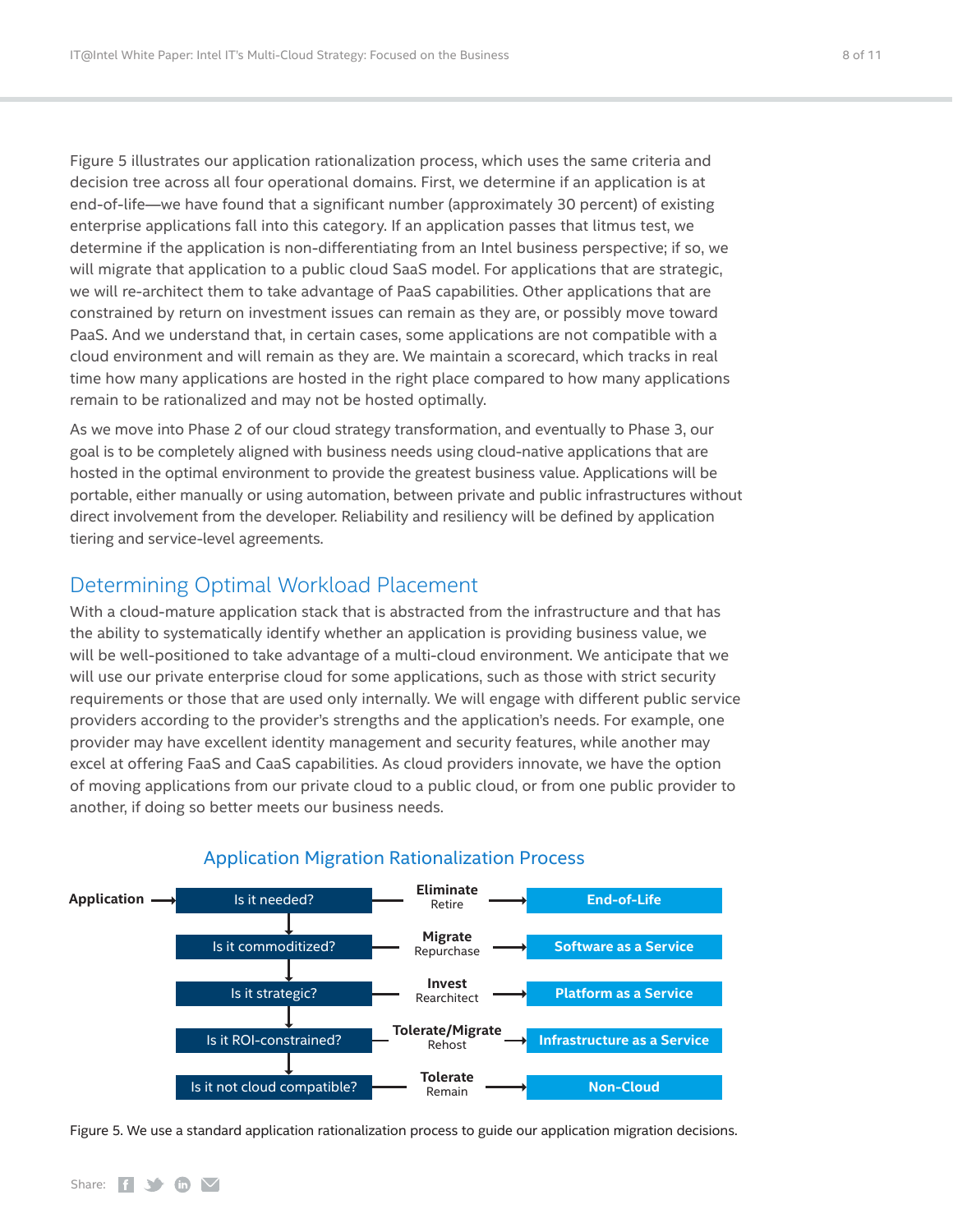<span id="page-8-0"></span>The flexibility of being able to choose between providers, as well as easily move an application from one hosting environment to another, will enable us to maximize the value of cloud across the enterprise. The white paper, "Optimal Workload Placement for Public, Hybrid, and Private Clouds," goes into more detail about workload placement considerations.<sup>1</sup>

## Validating Cloud Strategy through Industry Benchmarking

We are taking a benchmark-driven approach as we transform our cloud strategy. Our methodical application rationalization is one example of how we are benchmarking our progress. In addition, we have used surveys and focus groups to engage with Intel business units, and are communicating with other companies through interviews, workshops, conferences, and an analysis of industry cloud strategy trends.

### Solution Architecture

As shown in Figure 6, software-defined infrastructure forms the foundation for our cloud strategy. Layered on top of the infrastructure is an application platform that provides cloud-native capabilities through a common user experience using a Web portal as well as APIs. An internal cloud brokerage service uses business rules to help identify proper placement for workloads and applications; public cloud service providers are used for discrete Internet-facing workloads, IaaS capacity, and additional failure zones.

<sup>1</sup> Read the Intel white paper at [intel.com/content/www/us/en/cloud-computing/enterprise-cloud-computing/](https://www.intel.com/content/www/us/en/cloud-computing/enterprise-cloud-computing/optimal-workload-placement-for-public-hybrid-and-private-clouds-white-paper.html) [optimal-workload-placement-for-public-hybrid-and-private-clouds-white-paper.](https://www.intel.com/content/www/us/en/cloud-computing/enterprise-cloud-computing/optimal-workload-placement-for-public-hybrid-and-private-clouds-white-paper.html)



### Solution Architecture

Figure 6. Our solution architecture delivers a multi-cloud environment that can serve both traditional enterprise applications and modern cloud-native applications.

## Internal Public Cloud Brokerage Service

Intel IT's internal cloud brokers offer consulting, onboarding, integration, financial stewardship, and security services to business units when the public cloud is the best fit for an application or workload. Our internal cloud brokers enable us to optimize use of the public cloud to serve our core business enterprise market, where reliability and performance are priorities. We can help business units take advantage of public cloud services when appropriate to the use case, to provide elasticity or other business benefits.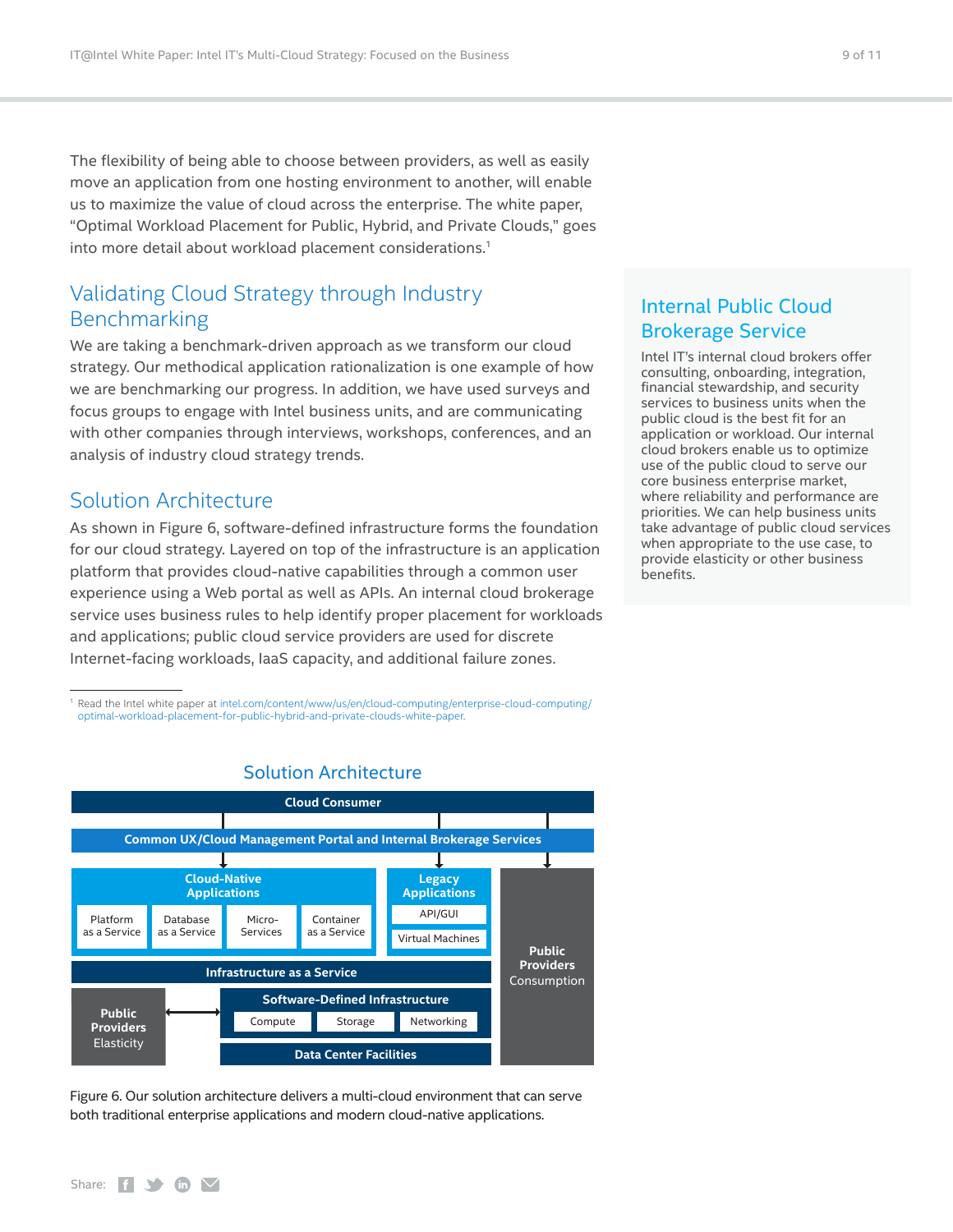## <span id="page-9-0"></span>Results

As Figures 7 and 8 show, developers are realizing the benefits of abstracting applications from the infrastructure. As a result, the adoption of the application platform and DBaaS is growing steadily. Since early 2015, the number of application instances hosted on our application platform has increased from virtually zero to more than 3,500. DBaaS instances have increased at about the same rate. For the applications we host on our private enterprise cloud, we constantly re-evaluate how competitive that hosting decision is, compared to public cloud. As mentioned earlier, we balance cost versus required features and functionality.

## Next Steps

Our journey to a multi-cloud environment has not ended. We will continue with our application rationalization, integrating it into our overall process flow. And as enterprise applications and business needs continue to evolve, we anticipate exploring and then implementing new cloud services, including the following:

- **CaaS.** Containers offer cloud portability, eliminating the need to rewrite the code for each new OS and cloud platform.
- **Microservices.** Dissecting applications into loosely coupled components provides flexibility of deployment, scalability, reusability, and a reduced dependency on a single technology stack. Examples of microservices include messaging, object storage, logging, and authentication.
- **Serverless computing.** Further decomposition of microservices allows developers to build and run applications without thinking about servers or provisioning. The cloud provider dynamically manages the allocation of machine resources.

We also anticipate developing, delivering, and promoting a cloud-native certification program.



Application Instances

Figure 7. More than 3,500 application instances are now hosted on our application platform—meaning that our application stack is quickly maturing to be able to take best advantage of a multi-cloud environment.

#### DBaaS Instances



Figure 8. Application developers have eagerly adopted database as a service (DBaaS) to increase development velocity and portability, with nearly 3,800 instances now active.